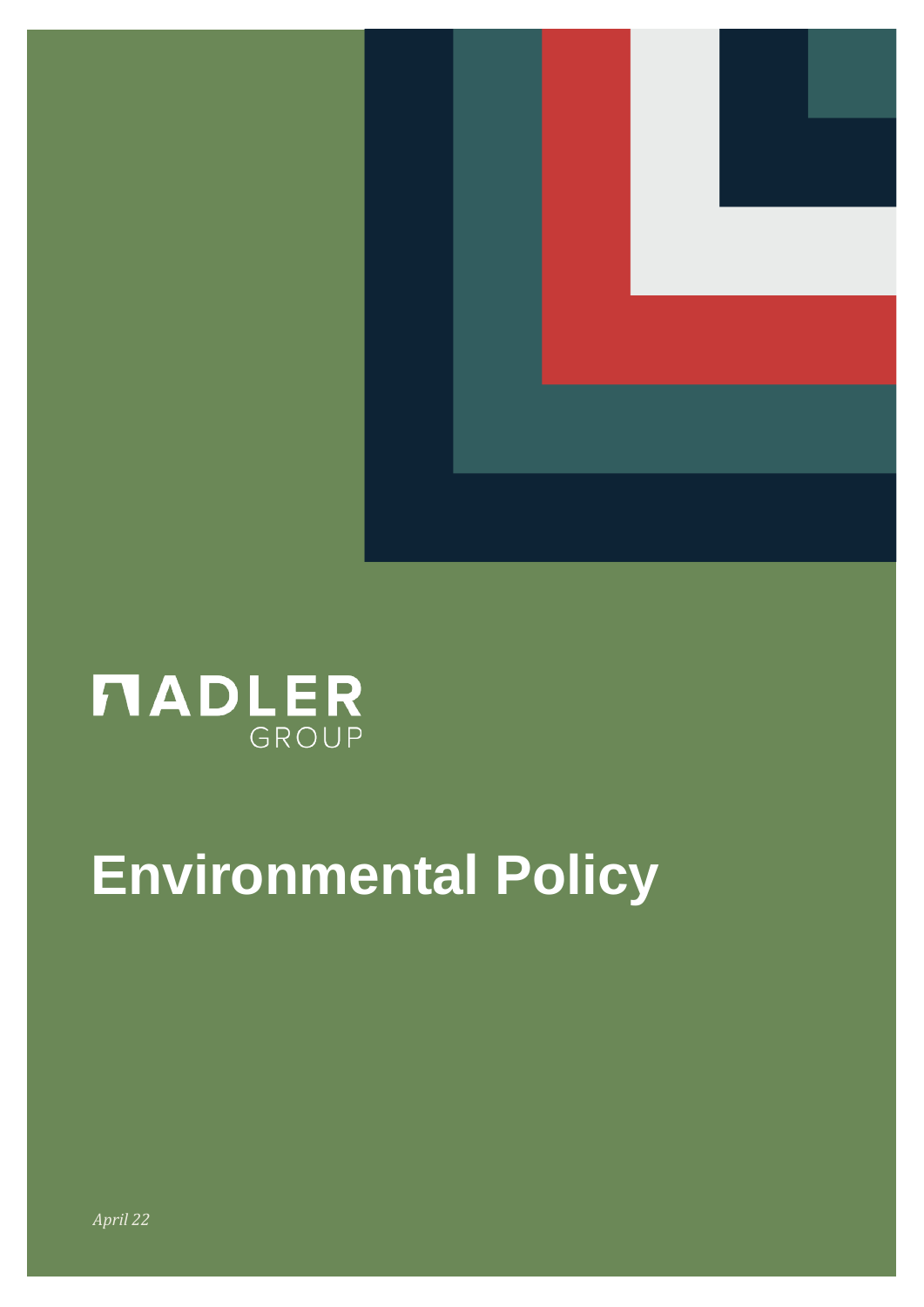

Version: 01 Valid from: 1 April 2022

| <b>Scope</b>               | <b>Adler Group</b>                         |
|----------------------------|--------------------------------------------|
| Approved on                | 6 April 2022                               |
| <b>Approved by</b>         | <b>Executive Board</b>                     |
| <b>Responsible divison</b> | <b>Executive Department Sustainability</b> |
| Last amended on            | 20 January 2022                            |
| <b>Review by</b>           | Corporate Development & Quality Management |
| <b>Review on</b>           | 24 January 2022                            |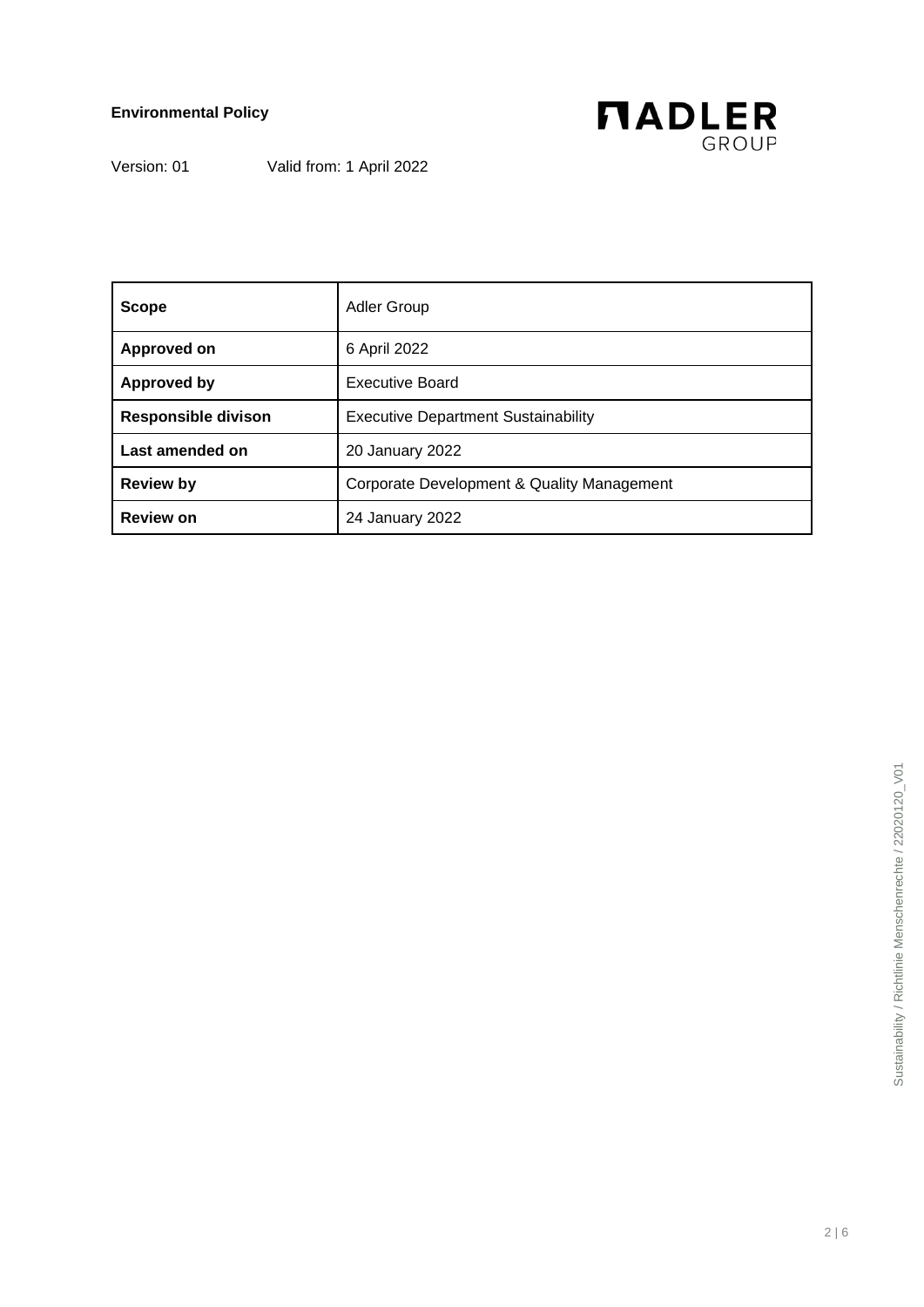

Version: 01 Valid from: 1 April 2022

#### **Version history**

| <b>Version</b> | Date               | Author                                    | Change      | <b>Attachments</b> |
|----------------|--------------------|-------------------------------------------|-------------|--------------------|
| V 01           | 20 January<br>2022 | Executive<br>Department<br>Sustainability | preparation |                    |

#### **Inhalt**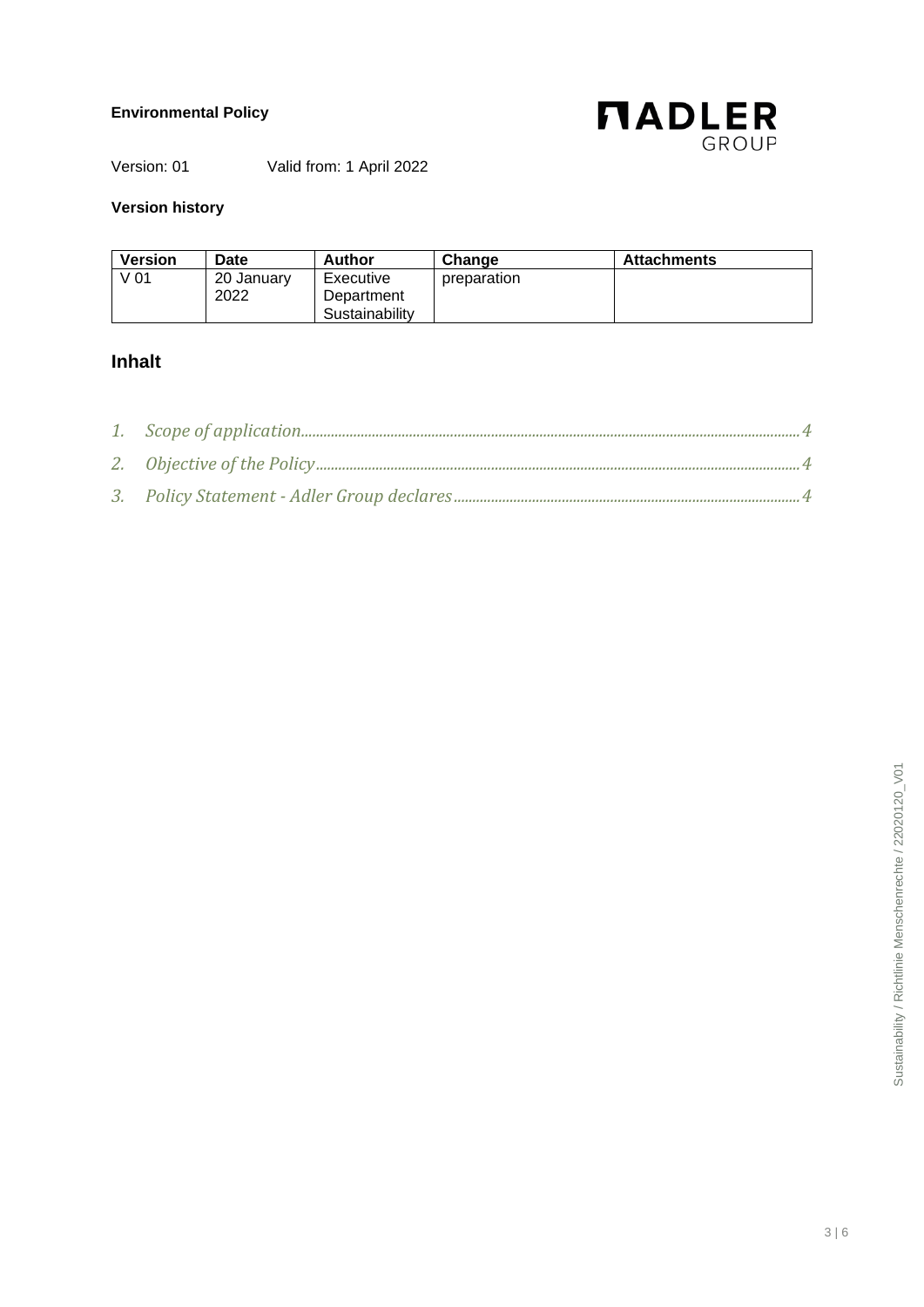

Version: 01 Valid from: 1 April 2022

# <span id="page-3-0"></span>*1. Scope of application*

This environmental policy applies to all companies and employees of the Adler Group and describes mandatory measures to protect the environment.

## <span id="page-3-1"></span>*2. Objective of the Policy*

As a developer, owner and manager of real estate, the Adler Group is committed to minimising the environmental and climate impact of its business activities.

### <span id="page-3-2"></span>*3. Policy Statement - Adler Group declares*

- to identify the environmental impacts associated with the company's activities and setting targets to improve the environmental performance;
- to develop a programme for energetic modernisation in order to achieve its environmental and climate targets and those set by the government;
- to provide information and resources for setting, monitoring and periodically reviewing the company's environmental objectives and targets;
- to comply with or improve environmental policies and standards that meet legal requirements;
- to give high priority to environmental protection and resource conservation, including waste prevention, and to stop immediately irregularities in compliance with relevant environmental protection requirements (Adler Group Code of Conduct paragraph 3.6)
- to train and promote environmental awareness among employees;
- to take environmental aspects into account in the procurement policy;
- to promote the use of sustainable materials and technologies in the planning, construction, operation and maintenance of corporate buildings;
- to inform about the company's environmental policy and management strategy those with whom the company works; employees, contractors, suppliers, tenants and customers;
- to introduce a certified environmental management system;
- to sensitise tenants to resource-saving behaviour and educate them about the importance of clean neighbourhoods;
- to communicate the company's key environmental issues with key stakeholders and take into account their expectations and priorities;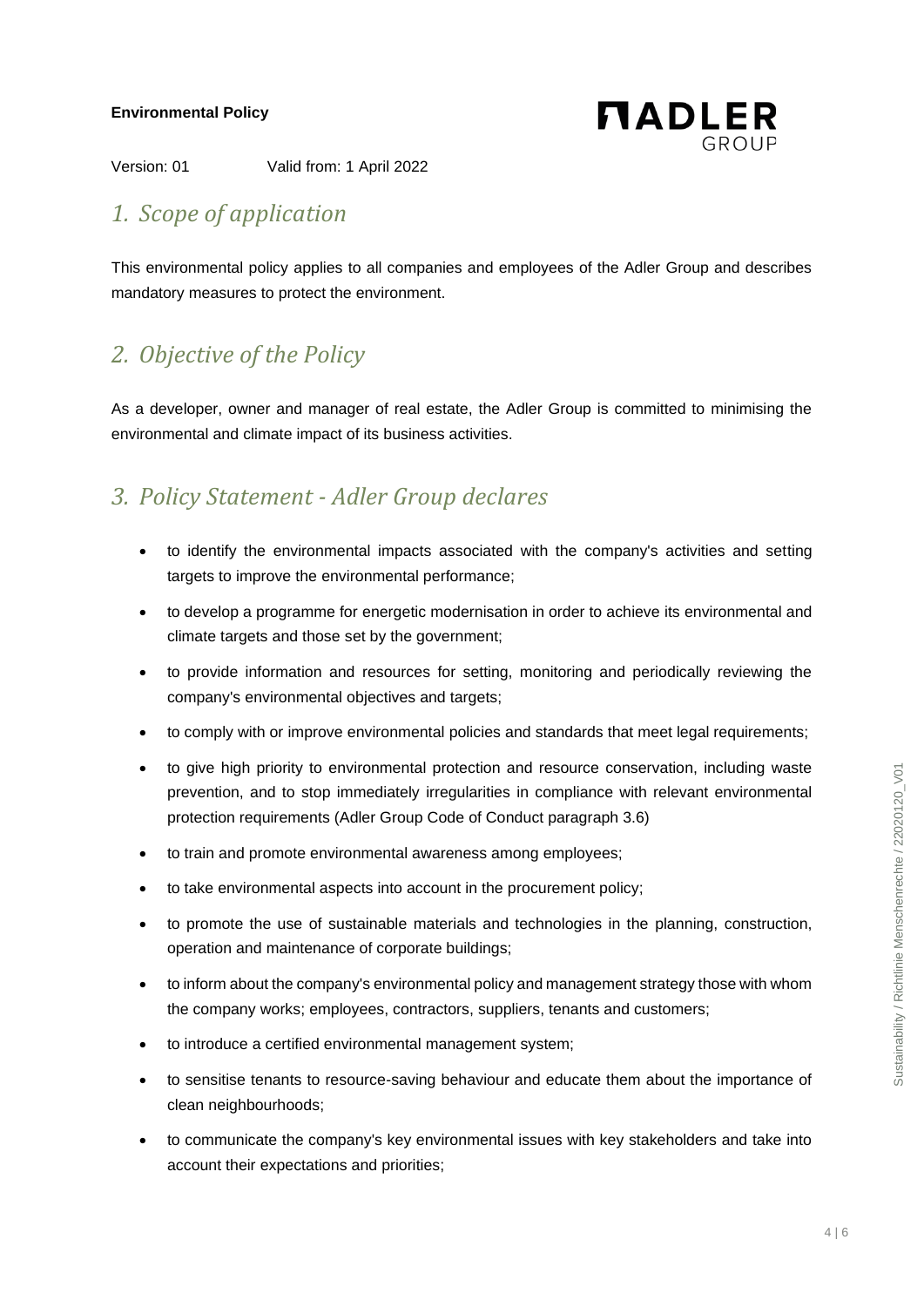

Version: 01 Valid from: 1 April 2022

• to encourage the company's employees, contractors, suppliers, tenants and customers to take responsibility for their actions and fulfil their environmental commitments.